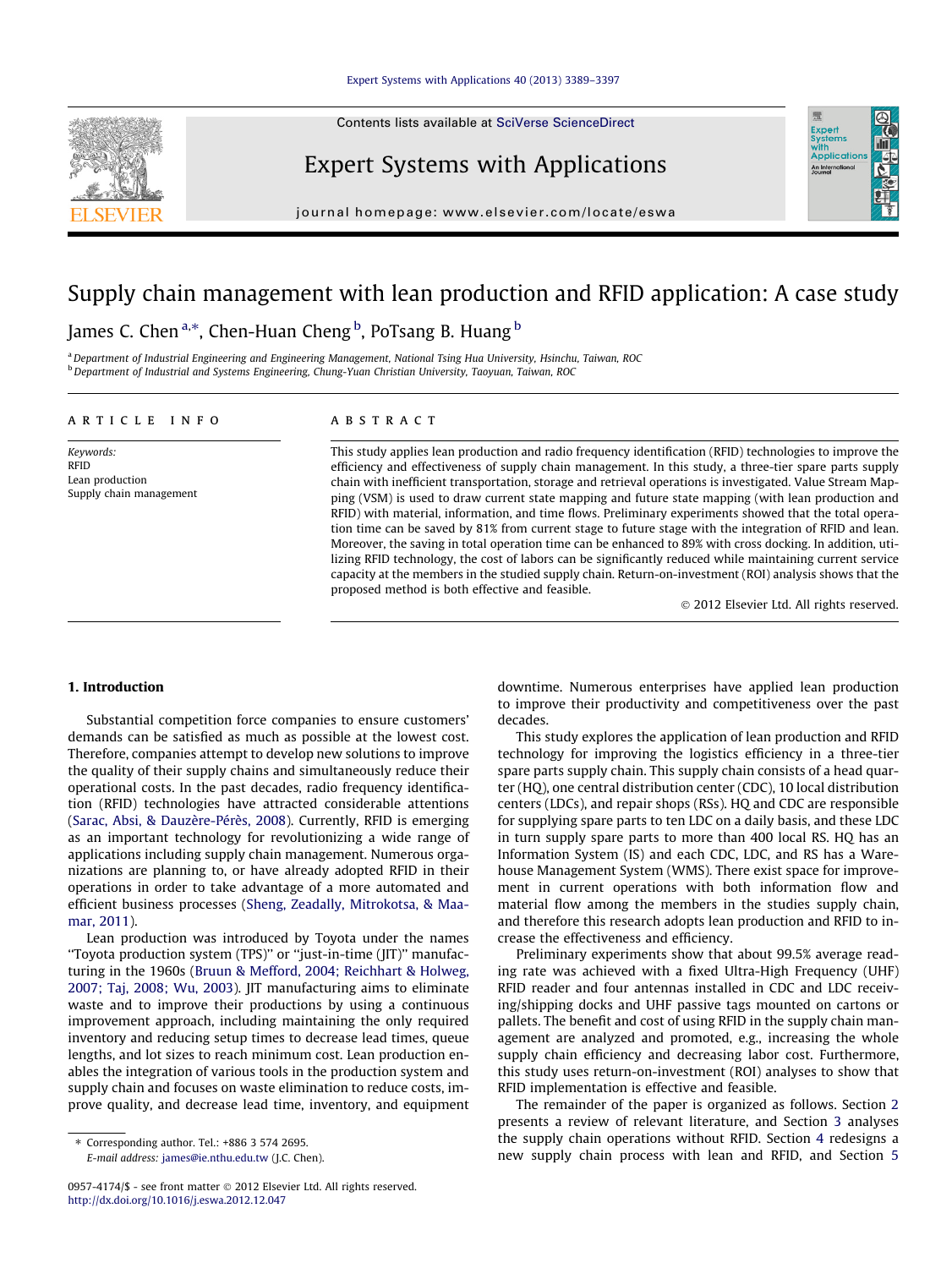<span id="page-1-0"></span>evaluates the efficiency improvement and provides ROI analysis. Finally, Section [6](#page--1-0) draws conclusions and proposes future research directions.

#### 2. Literature review

In this section, literature related to RFID technology in supply chain applications, lean production and Value Stream Mapping (VSM), and ROI is reviewed.

#### 2.1. RFID application in supply chain

RFID technologies offer several contributions to supply chain through their advanced properties such as unique identification of products, easiness of communication and real-time information ([Michael & McCathie, 2005; Saygin, Sarangapani, & Grasman,](#page--1-0) [2007\)](#page--1-0). The progress through RFID can be observed in different types of supply chains such as warehouse management, transportation management, production scheduling, order management, inventory management and asset management systems ([Banks,](#page--1-0) [Hanny, Pachano, & Thompson, 2007\)](#page--1-0).

RFID can ameliorate the traceability of products and the visibility throughout the entire supply chain, and also can make reliable and speed up operational processes such as tracking, shipping, checkout and counting processes, leading to advanced inventory flows and more accurate information ([Chow, Choy, Lee, & Lau,](#page--1-0) [2006; Sarac, Absi, & Dauzère-Pérès, 2010; Tajima, 2007](#page--1-0)). Companies can achieve better supply chain planning and management by integrating and storing more accurate data obtained through RFID technologies in their information technology systems ([Whitaker, Mithas, & Krishnan, 2007](#page--1-0)). There is thus a strong link between IT applications and RFID technologies.

[Bottani and Rizzi \(2008\)](#page--1-0) indicated that reengineering models increased possible benefits gained through RFID for all processes of distribution centers and retailers. [Pigni and Ravarini \(2008\)](#page--1-0) analyzed the effects of RFID technologies in the fashion industry. They showed that RFID technology integration improved the system business process and provided an inter-organizational information system that promoted the efficiency and effectiveness of the entire supply chain. [Ferrer, Dew, and Apte \(2010\)](#page--1-0) studied 21 RFID applications across a wide variety of industries. Their conclusion was that there were four common benefits: replacement of labor through automation, cycle time reduction, enabling self-service, and loss of prevention. Through these numerous benefits, RFID technologies can provide cost reduction, increased revenue, process improvement, service quality, etc. [Lee, Ho, Ho, and Lau](#page--1-0) [\(2011\)](#page--1-0) discussed demand and supply chain management and examined how RFID technology can enhance the responsiveness of the logistics workflow. They concluded that the synergy of using a combination of advanced technologies to form an integrated system can help achieve lean and agile logistics workflow. [Lao et al.](#page--1-0) [\(2012\)](#page--1-0) proposed an RFID-based system to help a distribution center to facilitate the food safety control activities. A real-time food management system was developed that integrated RFID technology and case-based reasoning technique for the distribution center operators in launching a food safety plan. The study concluded that the real time data capturing nature of RFID technology further improved the efficiency and timeframe requested for the actions.

An RFID-based system can provide real-time information to operators, manages, and supervisors in order to control actual situation in the supply chain. Therefore, they can manage customers' demands and timely adjust the production plan to improve the whole supply chain efficiency and effectiveness [\(Cheung, Cheung,](#page--1-0) [& Kwok, 2012; Ko, Kwak, Cho, & Kim, 2011; Poon et al., 2011\)](#page--1-0).

#### 2.2. Lean production and VSM

[Seth and Gupta \(2005\)](#page--1-0) presented that the goal of lean manufacturing is to reduce waste in human effort, inventory, time to market and manufacturing space to become highly responsive to customer demand while producing quality products in the most efficient and economical manner. This approach focused on the elimination of waste. Waste took many forms and can be found at any time and in any place. It may be found hidden in policies, procedures, process and product designs, and in operations. Waste consumes resources but does not add any value to the product.

[Taj \(2008\)](#page--1-0) indicated lean thinking started off in manufacturing representing the meaning of 'manufacturing without waste', and waste can be anything other than the minimum amount of equipment, materials, parts, and working time that are essential to production. [So and Sun \(2010\)](#page--1-0) emphasized that lean production was proved to be an effective tool for companies to improve continuously. Becoming a lean enterprise enabled manufacturers to improve throughput, reduce costs, and deliver shipment with shorter lead times.

[Lasa, Castro, and Laburu \(2009\)](#page--1-0) pointed that one of the latest contributions of the lean production movement is the development of the VSM technique. It was introduced as a functional method to help practitioners rearrange manufacturing systems according to a lean perspective and was based on applying the different tools explained above in a systemic or holistic way [\(Pavnas](#page--1-0)[kar, Gershenson, & Jambekar, 2003; Rother & Shook, 1998;](#page--1-0) [Womack, Womack, & Jones, 2002\)](#page--1-0). [Abdulmalek and Rajgopal](#page--1-0) [\(2007\)](#page--1-0) presented that a value stream is a collection of all actions (value added as well as non-value-added) that were required to bring a product (or a group of products that use the same resources) through the main flows, starting with raw material and ending with the customer. These actions considered the flow of both information and materials within the overall supply chain. As regards the real-world application of the technique, different practices have been developed and disseminated since VSM was created. [Lasa et al. \(2009\)](#page--1-0) concluded that VSM was a suitable guide for the application of different lean techniques at a dock-to-dock level in serial production companies.

#### 2.3. ROI analyses of RFID implementation in supply chains

[Fleisch and Tellkamp \(2005\)](#page--1-0) indicated that there are several significant costs and benefits of RFID implementations. Thus, companies must decide whether to invest or not to acquire RFID technologies. Hence, ROI analyses are helpful to support decisions on the feasibility of RFID deployments. [Sarac et al. \(2008\)](#page--1-0) showed RFID technologies can provide important benefits to companies. However, because of their high costs, integrating RFID technologies in companies still require important investigations. Furthermore, every company should perform its own ROI analysis, because an RFID technology can be more beneficial for a company than another technology and/or for another company's environment. In addition, the ROI analyses have often been studied through analytical models, simulations, case studies and experiments ([Sarac et al.,](#page--1-0) [2010\)](#page--1-0).

[Ustundag, K](#page--1-0)ı[l](#page--1-0)ı[nç, and Cevikcan \(2010\)](#page--1-0) presented that for managers and professionals, it was very important to accurately measure the benefits of an RFID project in the planning phase. Using the most proper investment evaluation methods, the managers can take the accurate decisions on RFID implementation projects. [Lee and Lee \(2011\)](#page--1-0) reported that net present value and ROI were commonly used to evaluate investment in new technologies. As there existed RFID technology uncertainties and risks such as global standardization, chip price, security and privacy and high